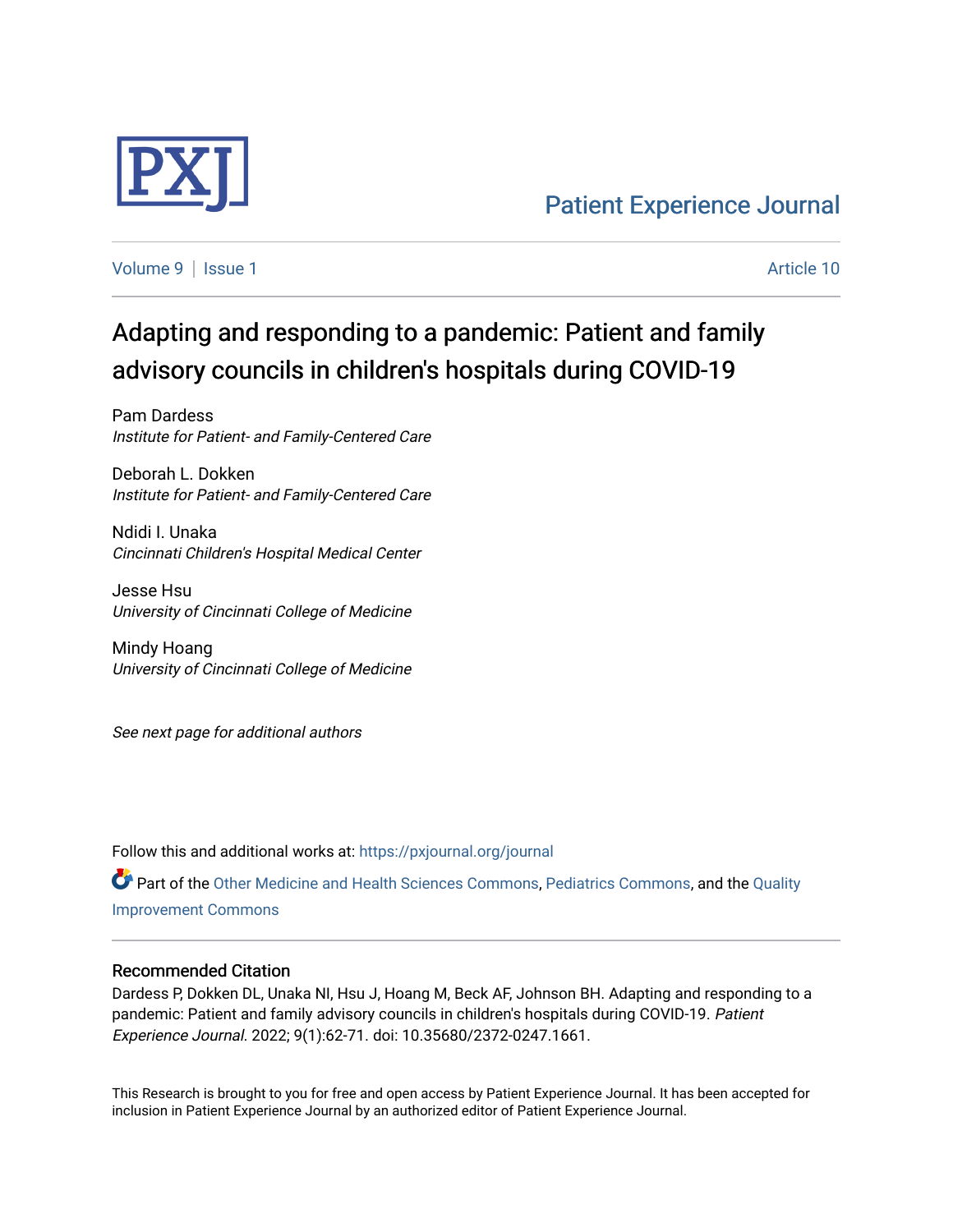# Adapting and responding to a pandemic: Patient and family advisory councils in children's hospitals during COVID-19

# Cover Page Footnote

Support for this research was provided by the Lucile Packard Foundation for Children's Health. The views presented here are those of the authors and not necessarily those of the Foundation or its directors, officers, or staff. This article is associated with the Patient, Family & Community Engagement lens of The Beryl Institute Experience Framework (https://www.theberylinstitute.org/ExperienceFramework). You can access other resources related to this lens including additional PXJ articles here: http://bit.ly/ PX\_PtFamComm The authors wish to thank the project officers from the Lucile Packard Foundation for Children's Health, Allison Gray and Ly Nguyen, for their support. The authors also wish to thank the Children's Hospital Association for its partnership with the online survey and Children's Healthcare Canada for assistance with piloting the survey. Finally, we are grateful to the members of our National Project Advisory Committee (NPAC) for their contributions and thoughtful input.

# Authors

Pam Dardess, Deborah L. Dokken, Ndidi I. Unaka, Jesse Hsu, Mindy Hoang, Andrew F. Beck, and Beverley H. Johnson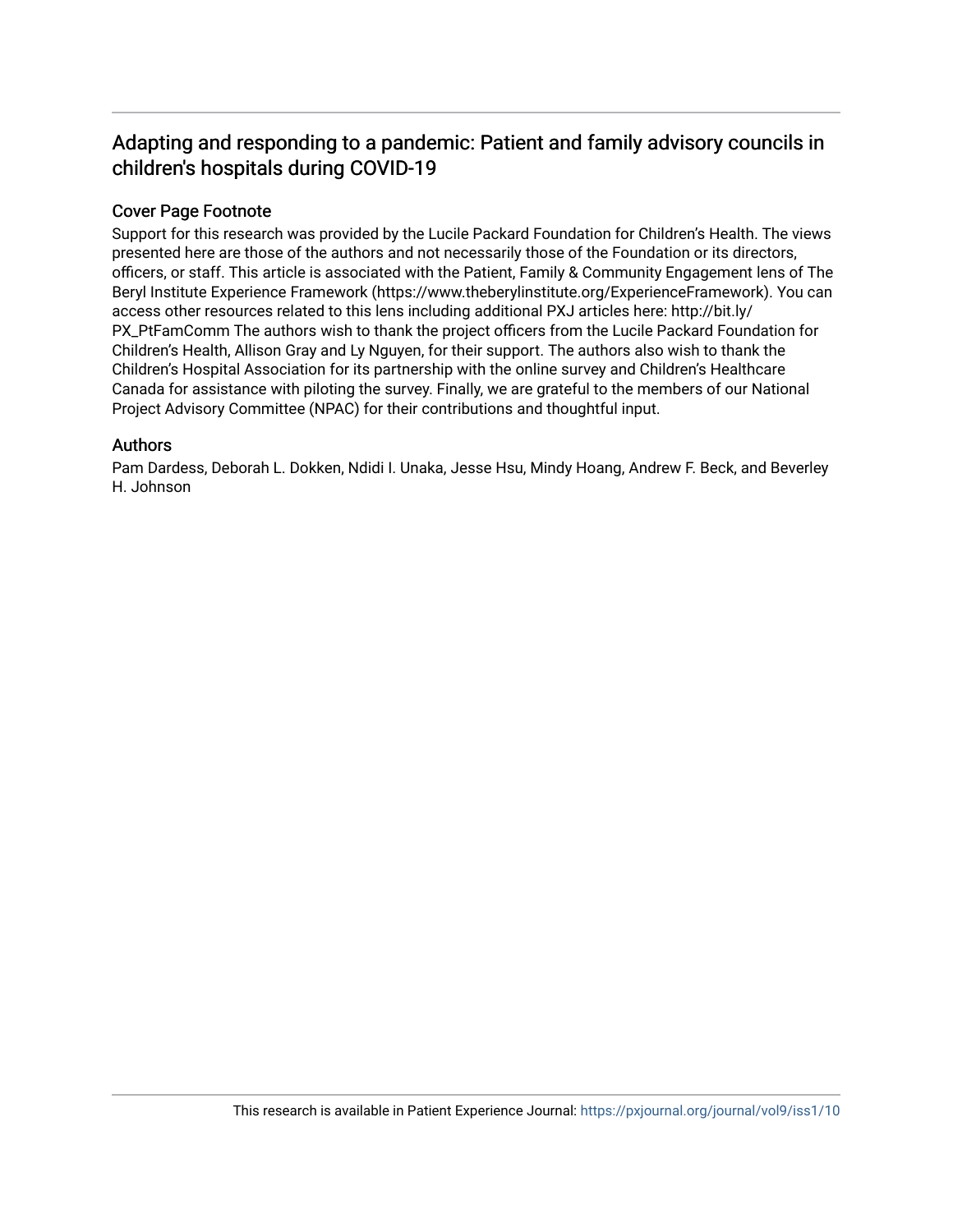

Research

# Adapting and responding to a pandemic: Patient and family advisory councils in children's hospitals during COVID-19

Pam Dardess, *Institute for Patient- and Family-Centered Care, pdardess@ipfcc.org* Deborah L. Dokken, *Institute for Patient- and Family-Centered Care, ddokken@ipfcc.org* Ndidi I. Unaka, *Cincinnati Children's Hospital Medical Center, Ndidi.Unaka@cchmc.org* Jesse Hsu, *University of Cincinnati College of Medicine, hsujs@mail.uc.edu* Mindy Hoang, *University of Cincinnati College of Medicine, hoangmd@mail.uc.edu* Andrew F. Beck, *Cincinnati Children's Hospital Medical Center, andrew.beck1@cchmc.org* Beverley H. Johnson, *Institute for Patient- and Family-Centered Care, bjohnson@ipfcc.org*

#### **Abstract**

This mixed-methods study investigated the effects of the COVID-19 pandemic on Patient and Family Advisory Councils (PFACs) within children's hospitals in the United States. Specifically, the study sought to understand how PFACs adapted operations as a result of the COVID-19 pandemic, how patient and family advisors (PFAs) were engaged in the response to COVID-19, and the intersection of the COVID-19 pandemic with PFAC diversity, equity, and inclusion. The study consisted of a survey distributed to 228 children's hospitals, with a 73% response rate, and indepth interviews with selected survey respondents (n=12). While COVID-19 temporarily disrupted PFAC operations and forced rapid adaptations, most children's hospital PFACs transitioned successfully to virtual meetings, with 86% reporting that their PFAC met at least once from March to December 2020 and 84% indicating that their PFAC planned to meet as frequently or more frequently than before the pandemic. The majority of respondents (72%) reported that attendance at virtual PFAC meetings was the same as or better than with in-person meetings. Interview participants reported benefits associated with virtual meetings, including the potential ability to recruit and engage PFAs who better reflected the diversity of the patients and families served by the hospitals. Children's hospitals are well-positioned to be leaders in the field, contributing to the development of new approaches, lessons learned, and best practices moving forward. This is especially true as hospitals continue to navigate the evolving realities of the COVID-19 pandemic, and as PFACs address challenges associated with maintaining diverse, equitable, and inclusive councils.

#### **Keywords**

Patient-centered care, patient- and family-centered care, patient engagement, patient and family engagement, COVID-19, patient and family advisory councils, mixed methods research, healthcare

#### **Introduction**

Patient and Family Advisory Councils (PFACs) are a wellestablished approach for engaging patients and families as partners in change and improvement of processes and procedures within a health care organization or system.<sup>1</sup> PFACs emphasize partnership with patients and families in the planning, delivery, and evaluation of health care to ensure that it is responsive to patients' and families' priorities, preferences, and values. Within the pediatric setting, PFACs have a long history; some children's hospitals have family, youth, or child advisory councils that have been in existence for more than 20 years.<sup>2-4</sup> In recent years, children's hospitals without PFACs have sought to add them, while those with PFACs have expanded and adapted their use. In both cases, PFAC growth aligns with an evolving evidence base that increasingly highlights their benefits.5,6

Despite their impressive growth in both number and scope, many PFACs currently face challenges to advancement and sustainability.<sup>7</sup> The COVID-19 pandemic emerged in the Spring of 2020 as a significant disruptor to the health care system. As hospitals faced an evolving situation and as restrictions on in-person gatherings went into effect, questions arose regarding if and how PFACs should continue meeting, how PFACs could inform the response to COVID-19, and what the impact of the COVID-19 pandemic would be on the future of PFAC programs. The COVID-19 pandemic also highlighted pre-existing and worsening racial, ethnic, and socioeconomic disparities in health care provision, and health outcomes more generally. This reality, alongside the renewed push for racial justice in the wake of the murder of George Floyd, amplified the need to reflect on the composition of PFACs and the inclusion of perspectives from marginalized populations in the work of PFACs.8-10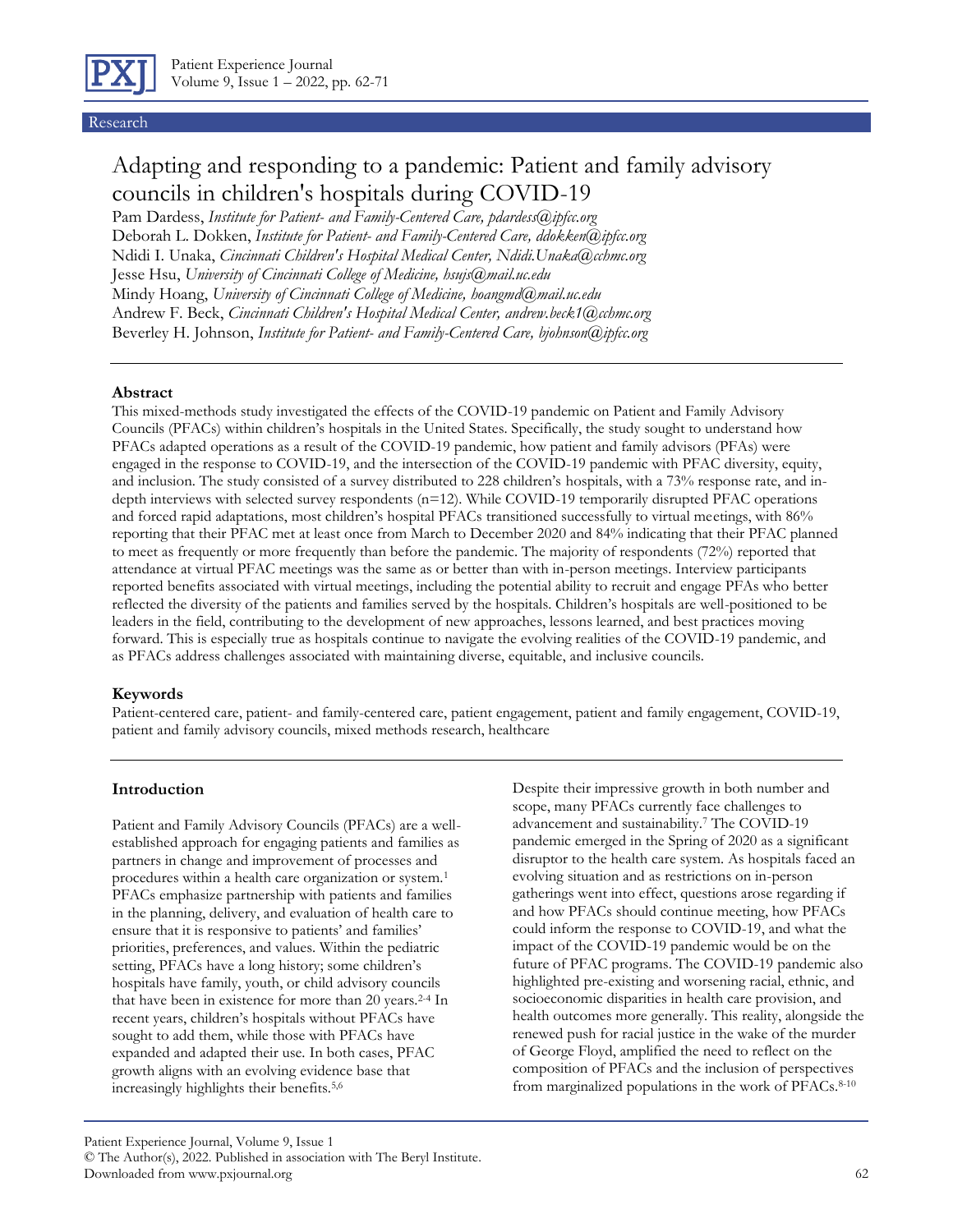In late 2019, prior to the onset of the COVID-19 pandemic, teams from the Institute for Patient- and Family-Centered Care (IPFCC) and Cincinnati Children's Hospital Medical Center (CCHMC) began planning for a mixed-methods study to better understand the prevalence and functioning of PFACs in United States (US) children's hospitals and to identify the extent to which PFACs at children's hospitals reflect the patient populations they serve. The timing of the study in relation to the pandemic afforded the opportunity to incorporate questions and learn more about how PFACs in children's hospitals were affected by and responded to the pandemic. This article focuses on aspects of the study that relate to how PFACs adapted operations to the realities posed by COVID-19, the ways in which PFACs and patient and family advisors (PFAs) were engaged as partners in response to the pandemic, and the intersection with issues related to PFAC diversity, equity, and inclusion (DEI).

## **Methods**

#### **Study design**

This study used a mixed-methods approach consisting of an online survey of representatives from US children's hospitals and follow-up virtual interviews with selected survey respondents. The CCHMC Institutional Review Board (IRB) reviewed this study and deemed it exempt. All participants consented to participate.

#### **Survey of US children's hospitals**

In the first part of the study, an online survey was sent to all children's hospitals in the US that were members of the Children's Hospital Association (CHA) (n=228).

The team drafted the survey questionnaire based on an instrument used in a previous study of PFACs in New York hospitals.<sup>11</sup> We adapted this instrument to reflect characteristics of children's hospitals and to enable collection of information about PFAC operations in the face of the COVID-19 pandemic (Table 1). The draft survey was reviewed by a National Project Advisory Committee consisting of patient and family advisors and representatives from children's hospitals, the American

A personalized link to the online survey was emailed to individuals likely to have knowledge of any PFAC within the hospital, including staff who worked in positions related to patient experience, quality and safety, and child life. These individuals were identified using CHA's contact list, IPFCC contacts, and outreach to hospitals. Survey processes consisted of a pre-survey email, email with survey link, and up to three follow-up attempts via email and phone. Survey data collection occurred between October 2020 and January 2021.

Respondents to the survey were first asked questions regarding whether the hospital had a PFAC or worked with PFAs. If respondents indicated that their hospital had a PFAC, they were subsequently asked about the number and type of PFACs as well as PFAC characteristics, operations, and functioning. Respondents also provided information about the characteristics of their hospitals, including location and hospital type (e.g., independent/ free standing, specialty, children's hospital within an adult hospital).

Of the 228 children's hospitals invited to participate in the survey, valid responses were received from 166 hospitals, or 73% of the sample. Surveys were coded as complete if respondents formally submitted the questionnaire through Qualtrics (n=161) or progressed through at least 25% of the survey questionnaire (n=5) without formal submission.

#### **Interviews with children's hospital staff**

For the qualitative portion of this study, twelve one-hour video interviews were conducted with selected survey respondents in June through August 2021 to obtain a more in-depth understanding of PFAC operations and best practices. Interview participants were identified from survey respondents who responded affirmatively to a survey question asking about willingness to participate in follow-up interviews. Interview participants were purposively selected to achieve heterogeneity in hospital location, hospital type, hospital size based on number of beds, and number of PFACs at the hospital.

#### **Table 1. Children's hospital PFAC survey items related to COVID-19**

- Since the start of the COVID-19 pandemic in March 2020, has the PFAC met virtually via video or conference call?
- Compared to before the pandemic, do you anticipate that your PFAC will meet (more, as, less frequently) than before?
- Compared to before the pandemic, attendance at PFAC meetings has been (better, about the same, worse)?
- PFAs serve on key committees, teams, and task forces of the children's hospital (select all that apply, with pandemic planning and response committee as an option)

Academy of Pediatrics, and the CHA. The survey was pilot tested with four children's hospitals in the US and ten in Canada.

A semi-structured interview guide was constructed and piloted, with a subset of questions focused on adaptations in operations made by the PFAC in response to the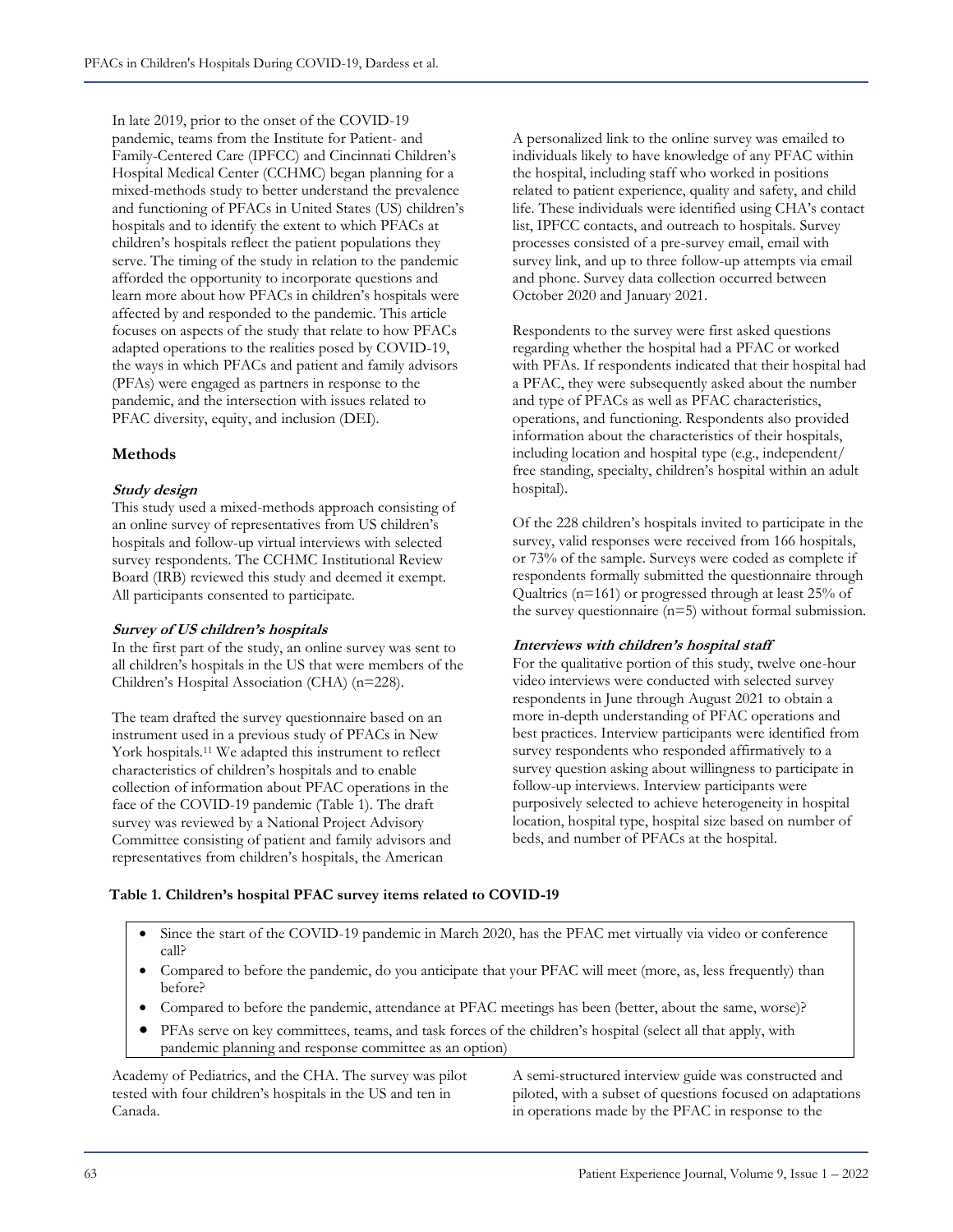pandemic, the process by which changes were made, and the role that PFAs or the PFAC played in the hospital's pandemic response. The interview guide also included a series of open-ended questions about PFAC composition and the relationship with ongoing DEI initiatives. Information about interview participants (e.g., position title, length of time employed at hospital, responsibilities) was collected via a pre-interview online survey. A team of two interviewers conducted each interview, debriefing afterwards to review learnings and identify emerging themes.

#### **Data analysis**

Quantitative data from the survey were displayed using descriptive statistics. Frequencies were calculated for all survey items using Stata version 16 (Stata Corp, 2020, College Station, Texas, USA).

Qualitative interviews were audio-recorded and transcribed verbatim using Otter.ai; project team members verified each transcript for accuracy. Interview transcripts were uploaded to Taguette, a software program that assists with qualitative data management and analysis. Three members of the research team generated the thematic coding scheme based on the interview guide and an initial review

with discrepancies resolved through discussion. A senior research team member prepared code summary tables to identify themes and verified these themes with members of the research team that had conducted the interviews.

An integrated analysis of the quantitative and qualitative data was conducted, merging results from the survey and interviews. Findings from the interviews were used to enhance understanding of quantitative data by providing context for and additional details related to survey results.

#### **Results**

#### **Survey respondent characteristics**

Valid responses to the online survey were received from 166 of 228 children's hospitals to whom the survey was distributed (73% of potential respondents). Table 2 displays characteristics of respondent hospitals based on survey response categories.

#### **Interview participant characteristics**

A total of 12 of the 166 survey respondents also participated in a qualitative interview. Table 3 displays characteristics of hospitals that participated in the qualitative interviews. All interview participants were

#### **Table 2. Characteristics of hospitals and PFACs within the hospitals**

| Characteristics                            | Number of participants (%) |  |
|--------------------------------------------|----------------------------|--|
|                                            | $(n=166)$                  |  |
| Type of children's hospital                |                            |  |
| Independent and self-governing             | 72(43%)                    |  |
| Pediatric unit in larger adult hospital    | 79 (48%)                   |  |
| Specialty or psychiatric                   | 15(9%)                     |  |
| <b>Presence of PFAC</b>                    |                            |  |
| Yes                                        | 146 (88%)                  |  |
| $\rm No$                                   | 13(8%)                     |  |
| In development                             | 7(4%)                      |  |
| Number of PFACs in the children's hospital |                            |  |
|                                            | 44 (30%)                   |  |
| $2 - 3$                                    | 59 (40%)                   |  |
| $4-9$                                      | 32 (22%)                   |  |
| 10 or more                                 | 11 $(8\%)$                 |  |
| Age of PFAC                                |                            |  |
| Less than 1 year                           | $5(4\%)$                   |  |
| $1-5$ years                                | 35 (24%)                   |  |
| 6-9 years                                  | 31 (21%)                   |  |
| 10 years or more                           | $75(51\%)$                 |  |
| <b>Types of PFACs</b>                      |                            |  |
| Hospital-wide                              | $50(34\%)$                 |  |
| Specialty, departmental, or unit-based     | $14(10\%)$                 |  |
| Both                                       | 82 (56%)                   |  |

of the transcripts. Interview text was systematically coded into themes using an inductive qualitative content analysis approach.<sup>12</sup> All interview data were independently coded,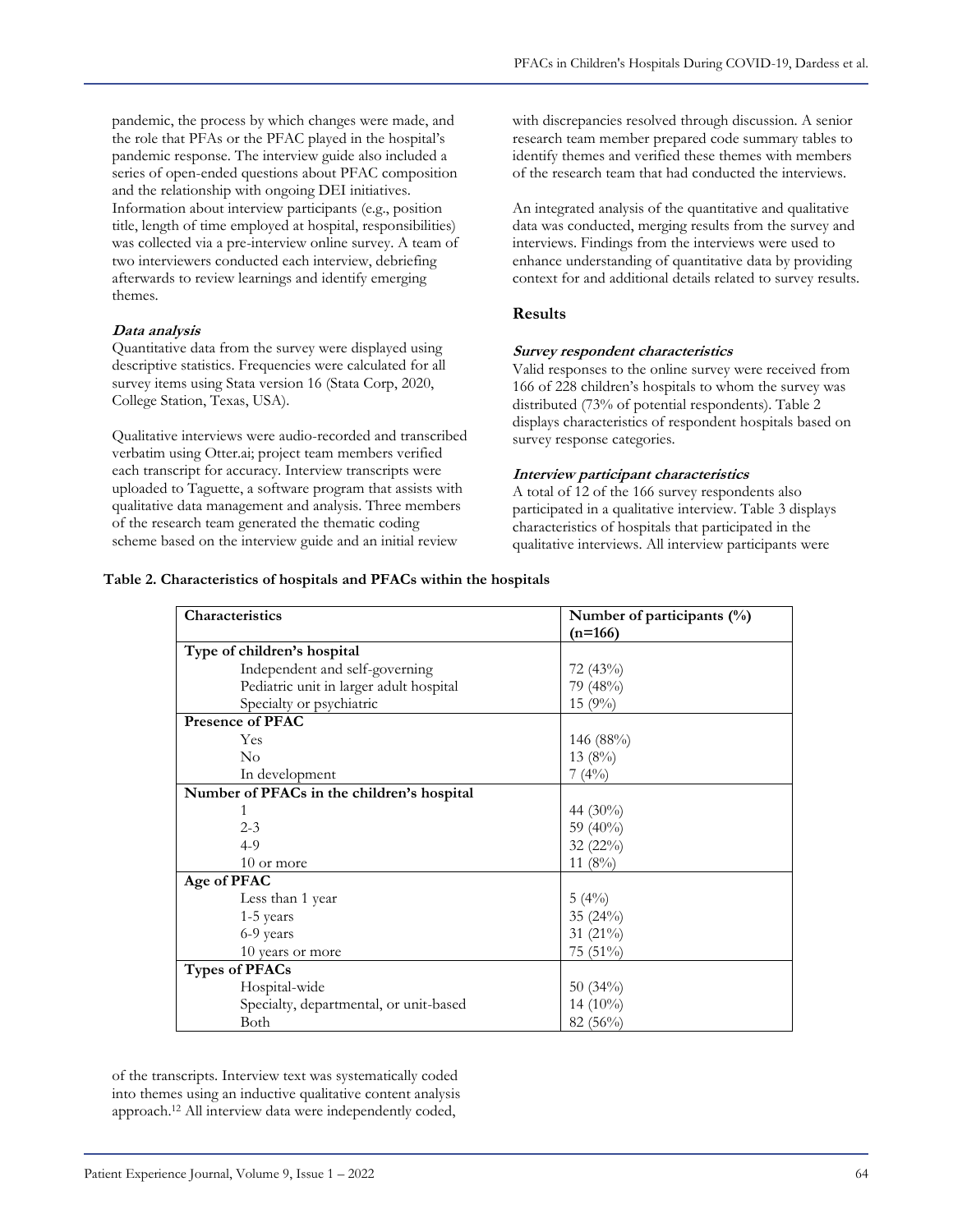|                | Region*   | <b>Hospital Type</b>             | # of PFACs     | <b>PFAC Age</b> | $#$ of PFAs  |
|----------------|-----------|----------------------------------|----------------|-----------------|--------------|
|                | Northeast | Pediatric unit in adult hospital |                | $20-29$ years   | $30 - 50$    |
| $\mathfrak{D}$ | Northeast | Pediatric unit in adult hospital |                | $15-19$ years   | $100+$       |
| 3              | Northeast | Independent, self-governing      |                | $15-19$ years   | $10 - 15$    |
| 4              | Midwest   | Independent, self-governing      |                | $20-29$ years   | $30 - 50$    |
| 5              | Midwest   | Independent, self-governing      | 6              | $15-19$ years   | $1000+$      |
| 6              | Midwest   | Specialty                        |                | 6-9 years       | Not reported |
|                | South     | Independent, self-governing      | 14             | $10-14$ years   | 51-100       |
| 8              | South     | Independent, self-governing      | 5              | $20-29$ years   | 200-300      |
| $\Omega$       | South     | Independent, self-governing      |                | 6-9 years       | $30 - 50$    |
| 10             | West      | Independent, self-governing      | $\Omega$       | $30+$ years     | 100-200      |
| 11             | West      | Pediatric unit in adult hospital | 2              | $\leq$ 1 year   | <10          |
| 12             | West      | Pediatric unit in adult hospital | $\mathfrak{D}$ | $10-14$ years   | $10 - 15$    |

**Table 3. Characteristics of hospitals participating in interviews** 

employed at their respective children's hospital for at least five years and had a high degree of familiarity with hospital procedures and operations. Participants described their job responsibilities as facilitating PFACs and PFA initiatives, PFAC coordination and performance, and "supporting forward momentum" of PFAC work. The majority of hospitals (75%) with a participant represented in the qualitative interview sample had more than one PFAC. Over half (58%) had PFACs that were in existence for 15 years or longer; only one had a PFAC that was in existence for less than one year. The number of total PFAs at the hospitals in the interview sample ranged from six to over 1000. Hospitals with larger numbers of PFAs were more likely to have PFACs in existence for a longer period and/or had structured programs to work with PFAs as virtual or e-advisors.

#### **Survey Results**

Survey responses provided information about PFAC meeting frequency, attendance, and PFA involvement on pandemic planning and response committees, as shown in Table 4.

The majority of survey respondents (86%) reported that their PFAC had met at least once in the time period of March to December 2020. In an open-ended survey question asking about PFAC accomplishments since March 2020, many respondents noted the transition to virtual PFAC meetings as their most important accomplishment. Nearly three-quarters of respondents (72%) reported that attendance at PFAC meetings after

**Table 4. Survey responses: COVID PFAC operations** 

transitioning to virtual meetings was the same as or better than before. Most respondents (84%) indicated that their PFAC planned to meet as frequently or more frequently than before the pandemic; prior to March 2020, 52% of PFACs met at least ten times per year.

Only a quarter (27%) of hospitals reported that PFAs were engaged in pandemic planning and response committees. In responses to an open-ended survey item, hospitals reported several challenges to partnering with PFAs from March to December 2020, including COVID-19 causing "interruptions" for the PFAC, the need to make decisions rapidly, and hospitals and staff being "overwhelmed."

#### **Qualitative Interview Findings**

Qualitative interviews generated key themes related to the effect of COVID-19 on PFAC meetings, the timeline for transitioning to virtual meetings, challenges and opportunities associated with changes to PFAC operations, and how PFAs and PFACs contributed to the pandemic response. Themes are described below; Appendix 1 provides additional quotes from interview participants for each theme.

Theme 1: COVID-19 temporarily disrupted PFAC operations for many hospitals, forcing rapid adaptations. Multiple interview participants noted that COVID-19 temporarily paused their PFAC meetings due to the inability to continue meeting in-person. Only three PFACs in the interview sample were able to transition immediately to a virtual environment and did not miss any of their

| Survey item                                                        | Yes         | No          |
|--------------------------------------------------------------------|-------------|-------------|
| PFAC met virtually March to December 2020                          | $120(86\%)$ | $20(14\%)$  |
| PFAC will meet as frequently or more frequently than pre-pandemic  | $113(84\%)$ | $22(16\%)$  |
| PFAC meeting attendance is the same as or better than pre-pandemic | $91(72\%)$  | 35(28%)     |
| PFAs serve on the pandemic planning and response committee         | 38(27%)     | $105(73\%)$ |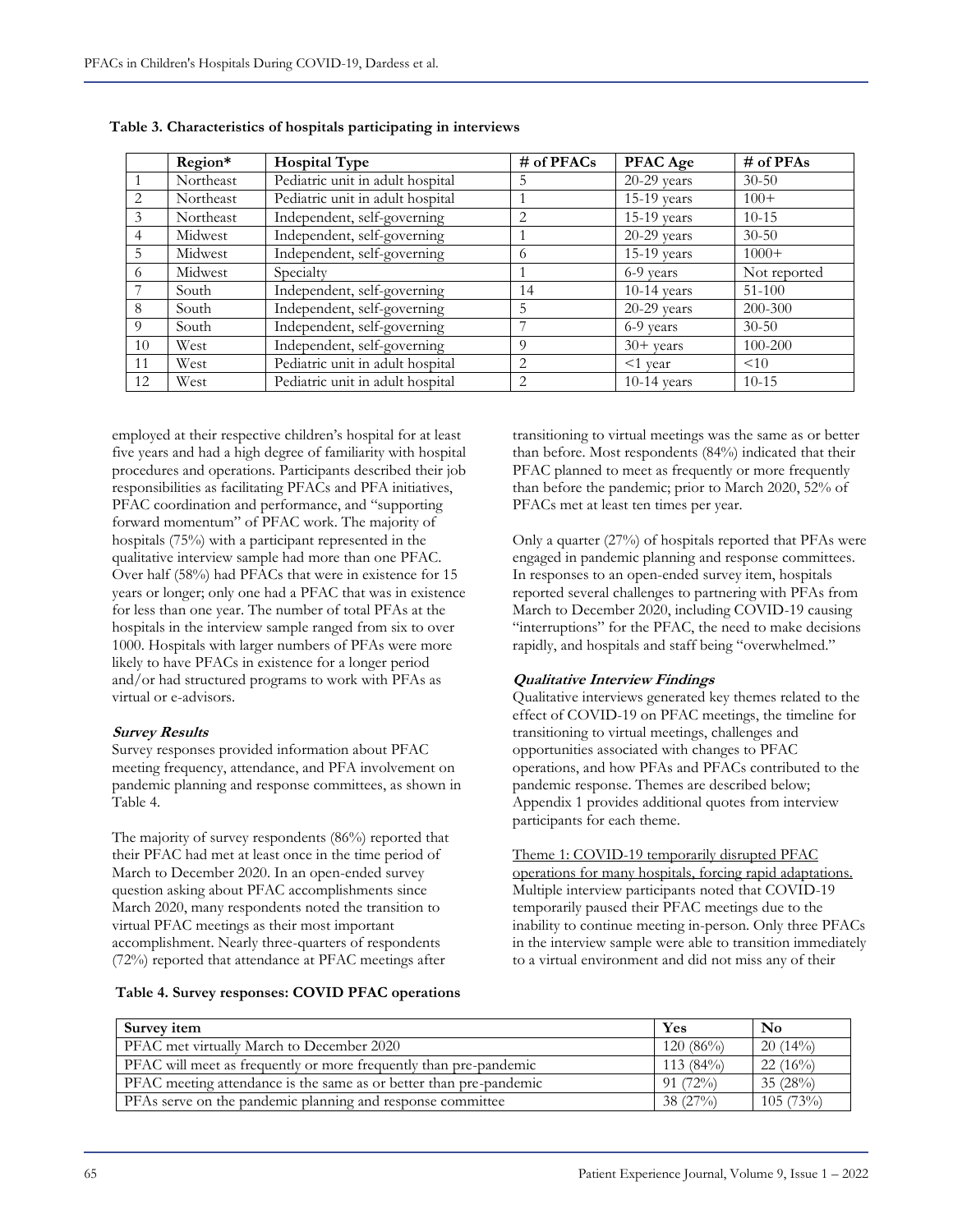regularly scheduled meetings; two of these PFACs had started planning for or had implemented virtual meetings prior to the pandemic. During the pause in PFAC meetings, hospitals worked rapidly to understand the potential impact of COVID-19 on hospital operations and resources, identify appropriate virtual technology platforms, develop a plan for virtual meetings, and contact PFAs about their interest in continued participation.

Further contributing to delays were challenges associated with staffing. As COVID-19 infection rates increased in the Spring of 2020, some hospitals experienced staffing shortages due to furloughs and redeployment. This sometimes meant that a PFAC was left temporarily without a staff member to support its work. As one interview participant described, "We had a lot of people that left positions; we had a reduction of staffing of 25% across the health system at that time. So not only did we have to check with each of the PFACs to see if the same people were leading those efforts, those people may not even be in the organization anymore." Despite these challenges, most interview participants indicated that their PFACs were holding regular virtual meetings by Summer of 2020.

Theme 2: Preparation of PFAs helped support participation in virtual PFAC meetings. Many interview participants reported providing support to PFAs for virtual participation. Several hospitals began with outreach to their PFAs to determine whether they had internet access and the ability to join a video conference. Interview participants noted that the majority of PFAs had access to the technology needed for virtual participation, with one stating, "I think everybody either has a laptop or is using a portable device of some sort, and even our families that don't necessarily have the means have a cell phone that they can use." However, access was an issue for some. Solutions included sending webcams to PFAs and offering phone dial-in options for PFAs without internet access. Several hospitals also prepared toolkits and guides for PFAs that included information about logging on to virtual platforms, using cameras, and participating in a virtual environment. Some hospitals provided tutorials to PFAs to assist them with questions and virtual access. Individual outreach was also important for PFAs who needed support with technology, with one interview participant sharing, "I have a Spanish-speaking Child Life specialist who is phenomenal with the parents. We have about eight parents on that council. If they were at a clinic visit, she met individually with these folks to show them how to log into Zoom, because most of them had never done it before. And she sat with them, walked them through it, had a practice session with all of them. And when they all signed on for that evening meeting, I almost cried."

Theme 3: There were demonstrable benefits associated with virtual PFAC meetings, despite initial skepticism. All interview participants mentioned that, prior to the COVID-19 pandemic, both PFAs and staff viewed virtual meetings as vastly inferior to in-person meetings. PFACs that previously had the option for virtual meetings reported that they were not used with great frequency or effectiveness. One participant reported, "A couple of years ago, I wanted to try Zoom with our general council. And they were very against it, they did not like that idea at all. They felt like it was very important for people to come and be on-site. They were adamant about that." Despite this prior skepticism, participants reported successful implementation of virtual meetings during the pandemic with several unanticipated benefits. First, similar to survey results, over two-thirds of interview participants reported better attendance by PFAs with the transition to virtual meetings. The remaining interview participants indicated that attendance was approximately the same as prepandemic. This was attributed to convenience particularly related to eliminating the burden of travel and the time associated with it—and removing the need for childcare.

A second observed benefit of virtual meetings was improved PFA engagement, as demonstrated through more active participation in PFAC meetings. Some hospitals found that PFAs, particularly those who were not as vocal in-person, were more comfortable sharing thoughts and perspectives openly in a virtual meeting. As described by an interview participant, "When I meet with the PFAs, they are probably more open to me on Zoom than if I was sitting face-to-face with them in-person." While reasons for this were unclear, interview participants speculated that being able to participate in meetings from home added a degree of inclusiveness and comfort.

Finally, multiple interview participants observed that having virtual PFAC meetings led to an improved ability to recruit and engage PFAs, with one stating, "We were able to receive a couple new PFAC members who weren't invited initially…just because of their distance from the hospital. But now they are able to be re-involved because of the virtual option." Interviewees also noted the potential for virtual participation to assist in recruiting PFAs who better reflect the diversity of patients served by the hospital, noting the removal of barriers to participation for PFAs who lack transportation or childcare, have constraints on their time, are geographically distanced from the hospital, or have medically complex children. Virtual PFAC meetings also enable PFAs to participate in ways that feel comfortable, with one interview participant explaining, "When we do the Spanish meetings, oftentimes it's not just the parent on the council who is involved, the whole family is sitting in the living room and the whole family participates, including the patient. The family is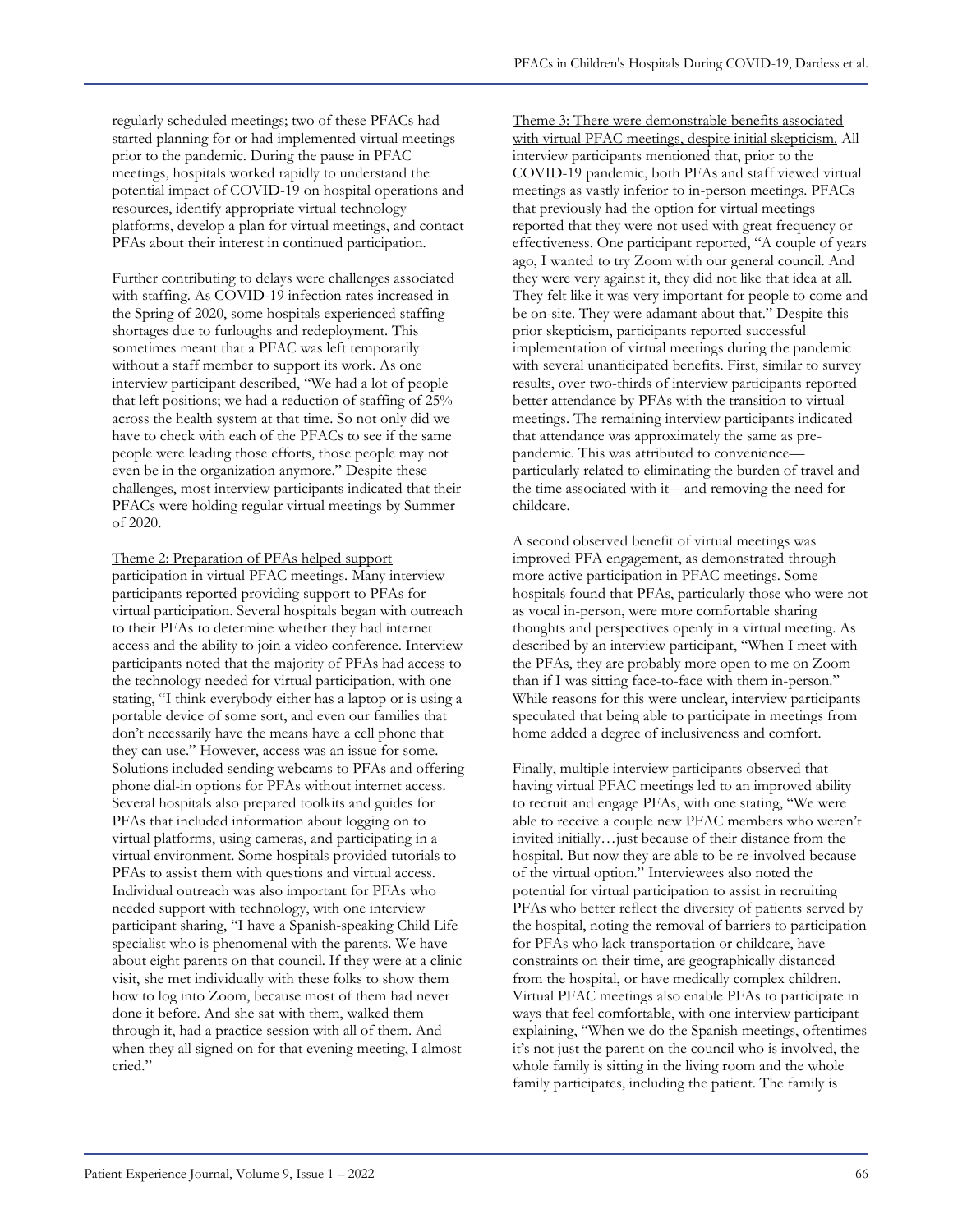sitting on the couch with them and listening and commenting, and it's really beautiful."

Theme 4. As they plan for the future, hospitals are exploring hybrid models that include the flexibility of virtual PFAC meeting options. Slightly over half of interview participants had discussed plans for future meetings; all reported plans to adopt a hybrid model for PFAC meetings, with a combination of virtual and inperson meetings when safe to do so. Providing continued options for virtual participation was seen as important for facilitating PFA attendance and helpful for recruiting a more diverse and representative group of PFAs, with one interview participant explaining, "When we think about wanting to be more representative of our patient population, we have to consider that not everyone can drop everything and get to [the hospital] at 6 pm on a Wednesday. There's childcare, there's jobs, there's a lot of things."

Despite the benefits of virtual meetings, interview participants also spoke about the important role of inperson gatherings, explaining that informal interactions, conversations, and celebrations were difficult to replicate in a virtual environment. In-person interactions also were noted as important for PFACs that engage in peer support and outreach, with one interview participant explaining, "Some parents, I think more in the NICU PFAC, expressed that they really want to meet in-person more. But the things that they do are a little bit different. They do a lot of family support…and so that one-on-one, faceto-face, they really value that."

As an overarching principle to guide future planning, interview participants noted the importance of considering PFAs' needs and preferences in terms of meeting frequency, format, time, length, and structure. One interview participant explained, "How do you structure a committee meeting, and at a time so that it meets the needs of the parents that you want to have participating? It may be a weekend meeting; it may be an evening meeting to be able to reach the most people. I think we're going to learn going forward that we have to be more flexible."

Theme 5. Despite pauses in PFAC meetings, many hospitals found ways to engage PFAs during the pandemic. Some hospitals noted challenges integrating PFAs into pandemic planning and response as PFACs paused meetings and priorities around COVID-19 shifted. In the early days of the pandemic, efforts focused on providing PFAs with information and updates about COVID-19, with one interview participant explaining, "A lot of our first couple of meetings, they [PFAs] wanted to know what was going on. Our PFAC is a family. And so of course we were concerned, and they were concerned for us."

Ultimately, the majority of interview participants reported successfully engaging PFAs in the response to COVID-19 in multiple ways. For example, many interview participants reported that their hospitals partnered with PFAs to understand how patients and their families were experiencing COVID-19. This included experiences with care provided by the hospital, gaps, and unmet needs. As hospitals grappled with controlling the spread of COVID-19, PFAs provided input for revised family presence policies and communications around these policies.

Hospitals also engaged PFAs in COVID-related messaging and communications to the broader patient population and community (e.g., infection prevention, vaccine rollout). Additionally, PFAs contributed to staff and leadership appreciation efforts, with one interview participant describing, "Our PFAC developed a video of parents and families saying thank you to our leadership that was sent to our president and CEO. And I heard that our president said, 'Did you see what the PFAC sent us?' And he broadcasted it throughout the hospital for all employees to see." Finally, while less frequently mentioned, some PFAs also provided support for inpatients and their families in the form of virtual visits and connections.

Theme 6. COVID-19 amplified issues regarding PFAC diversity, equity, and inclusion. Multiple interview participants noted that PFAC DEI activities increased during the time of the pandemic as national events and conversations amplified issues of racial inequity and injustice. Work centered on DEI included providing PFAs with DEI education and training, holding conversations about the needs of specific populations, and engaging PFACs in providing input. For example, one hospital worked with its Hispanic family advisory council to provide information that was important for families during the pandemic, asking the council to review the hospital's website and identify information that was a priority for translation. While indicating PFACs' increased attention to DEI issues during the pandemic, all interview participants also acknowledged that their own PFACs were not fully reflective of the diversity of patients and families served by the hospital. Many interview participants noted this as a priority area for improvement while also noting that the hospital lacked a clear implementation plan for recruiting a more diverse group of PFAs.

#### **Discussion**

To our knowledge, this is the first large-scale examination of the impact of the COVID-19 pandemic on PFACs in either a pediatric or adult setting. The results demonstrate that PFACs continue to be foundational to bringing the voices and perspectives of families, and increasingly, pediatric patients themselves, into children's hospitals. Despite the COVID-19 pandemic emerging as a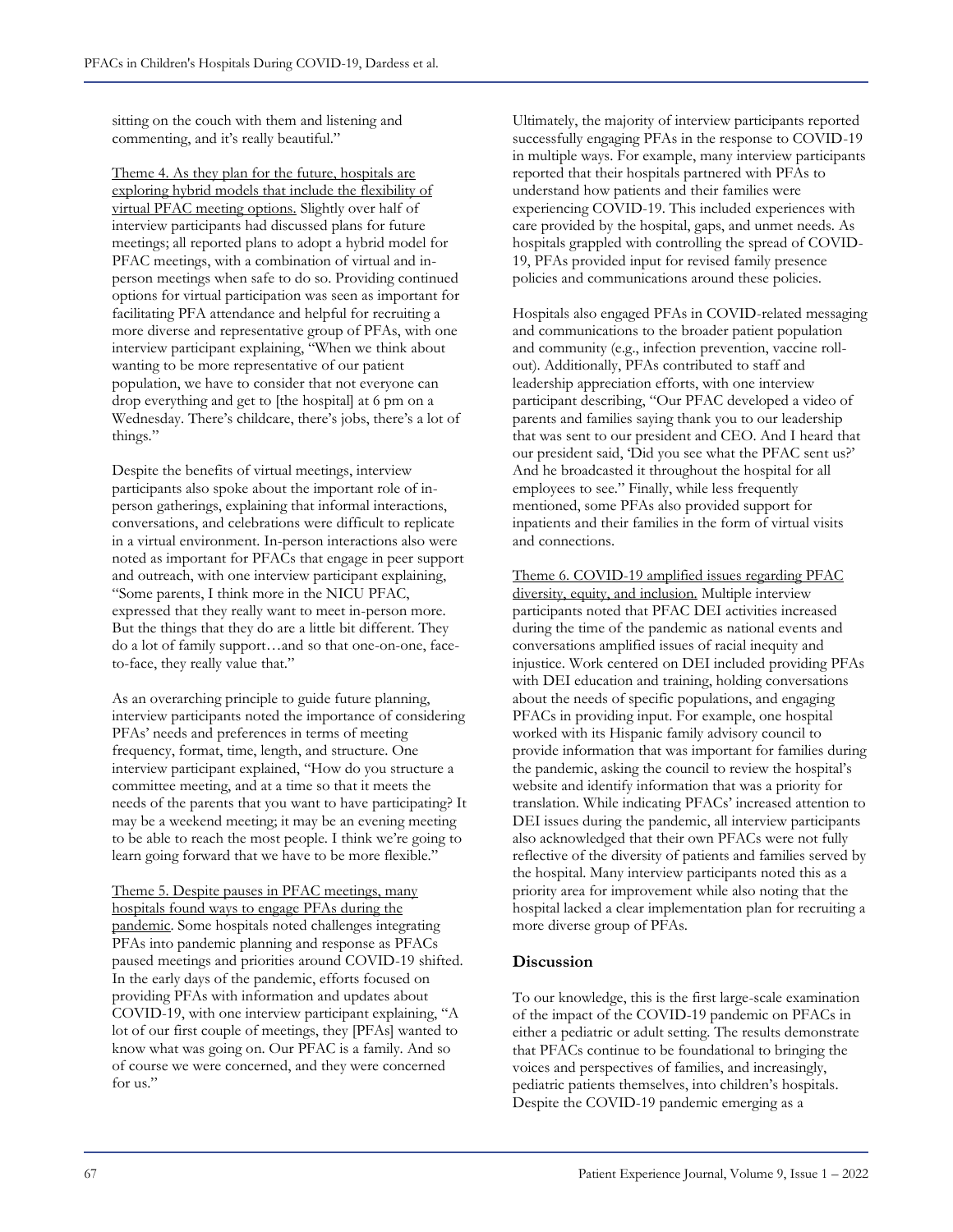significant disruptor in health care, we observed that many PFACs were able to successfully navigate many of the challenges. With different histories, systems, supports, and norms, the processes for adaptation unfolded differently. However, many children's hospitals with PFACs were able to transition to virtual meetings and adapt to new ways of interacting. Previously-held negative views about virtual PFAC meetings appear to be shifting as hospitals observed sustained—and in some cases increased—PFA participation and engagement.<sup>13</sup>

While the extent to which PFACs were engaged in pandemic planning and response varied across children's hospitals, those that did so successfully confirmed that PFAs can serve as important partners in ensuring safety, communicating credible and understandable information, and facilitating outreach to communities.14 Interview responses suggest that hospitals with longer histories of partnership may have been in a better position to integrate PFAs into COVID-19 planning and response. PFACs and PFAs are a valuable resource for hospitals and an important link to communities served. There are opportunities to further elucidate their role and the impact of their contributions during a time when health care organizations are increasingly overburdened but needing a closer connection and understanding of the communities they serve. Continued efforts to engage PFAs can support the development of a group of PFAs who are positioned to partner not only in future pandemic planning but also in responses to other emerging public health issues.<sup>15</sup>

The forced acceleration around virtual PFAC interactions also highlighted opportunities, particularly related to increasing PFAC diversity. The National Academy of Medicine defines equity as a core tenet of quality health care.16 However, many PFACs struggle to recruit PFAs who are representative of the full spectrum of patient and family populations. As health care organizations look for ways to better understand and address the needs and perspectives of patients and families, engaging a more diverse group of PFAs, particularly from historically underserved populations, is essential for improving health care and addressing disparities.<sup>17</sup> Known barriers to more diverse PFAC representation are similar to those that limit the ability to access care, including timing of appointments or meetings, the time and resources required to attend, and the types of support provided (e.g., language translation services).<sup>18</sup> As hospitals focus on addressing health disparities amplified by the pandemic, the ability to participate virtually may be an important tool for recruiting PFAs who reflect the range of patients and families served.

Virtual participation could also prove to be a tool to build relationships, develop recruitment channels, build trust, and ensure that all PFAs feel welcomed and valued. As such, there is growing recognition that virtual meetings will continue to be an important part of hybrid PFAC models

moving forward. At the same time, simply offering virtual options for PFAC meetings will not address all issues associated with increasing PFAC diversity, and concerted strategies are needed, along with dedicated resources, to ensure that PFACs more fully reflect and include the populations served. In addition, for virtual meetings to truly serve as a mechanism for engaging a more diverse group of PFAs, attention needs to be paid to the supports and structures capable of facilitating inclusion and meaningful participation. PFAs will need equitable access to technology and the internet. Meetings, with both inperson and virtual participation, will need to be structured to ensure equitable opportunities for all PFAs to contribute and to feel included and respected.

## **Limitations**

There are several limitations to the current study. First, the study was limited to children's hospitals that are members of the CHA. CHA's membership reflected 228 hospitals at the time the survey was conducted; however, there may be hospitals that were not accounted for in the survey. Second, while we obtained a robust response rate, we do not have information that allows us to compare the characteristics of non-responders with our survey sample; therefore, we are unable to identify potential non-response bias. Given the topic of the survey, it is possible that hospitals without PFACs were less likely to respond. Third, our information about PFACs' involvement in pandemic planning and response came largely from the qualitative interviews; that sample was more heavily weighted to hospitals with well-established PFACs that generally had a longer history of integrating PFAs. In addition, the survey included an item asking about PFA involvement on pandemic committees, but the wording of the question was such that it did not capture information about how PFACs themselves were involved in pandemic planning and response. Finally, while asking about the experiences of PFACs during the COVID-19 pandemic, we did not obtain information from PFAs themselves. PFAs' perspectives on experiences during COVID-19 and the adaptations and response of PFACs are a topic for future exploration.

#### **Conclusion**

Historically, children's hospitals have been leaders in patient- and family-centered care and in developing partnerships with patients and families. Partnering with patients and families in ways that reflect meaningful, collaborative partnership at the organizational level may accelerate learning,<sup>19</sup> allow for meaningful progress towards the provision of true patient- and family-centered care and improve health care safety and quality.20 The novel nature of the COVID-19 pandemic meant that there was no blueprint or existing best practices for hospitals to follow with their PFACs and PFAs during this time. As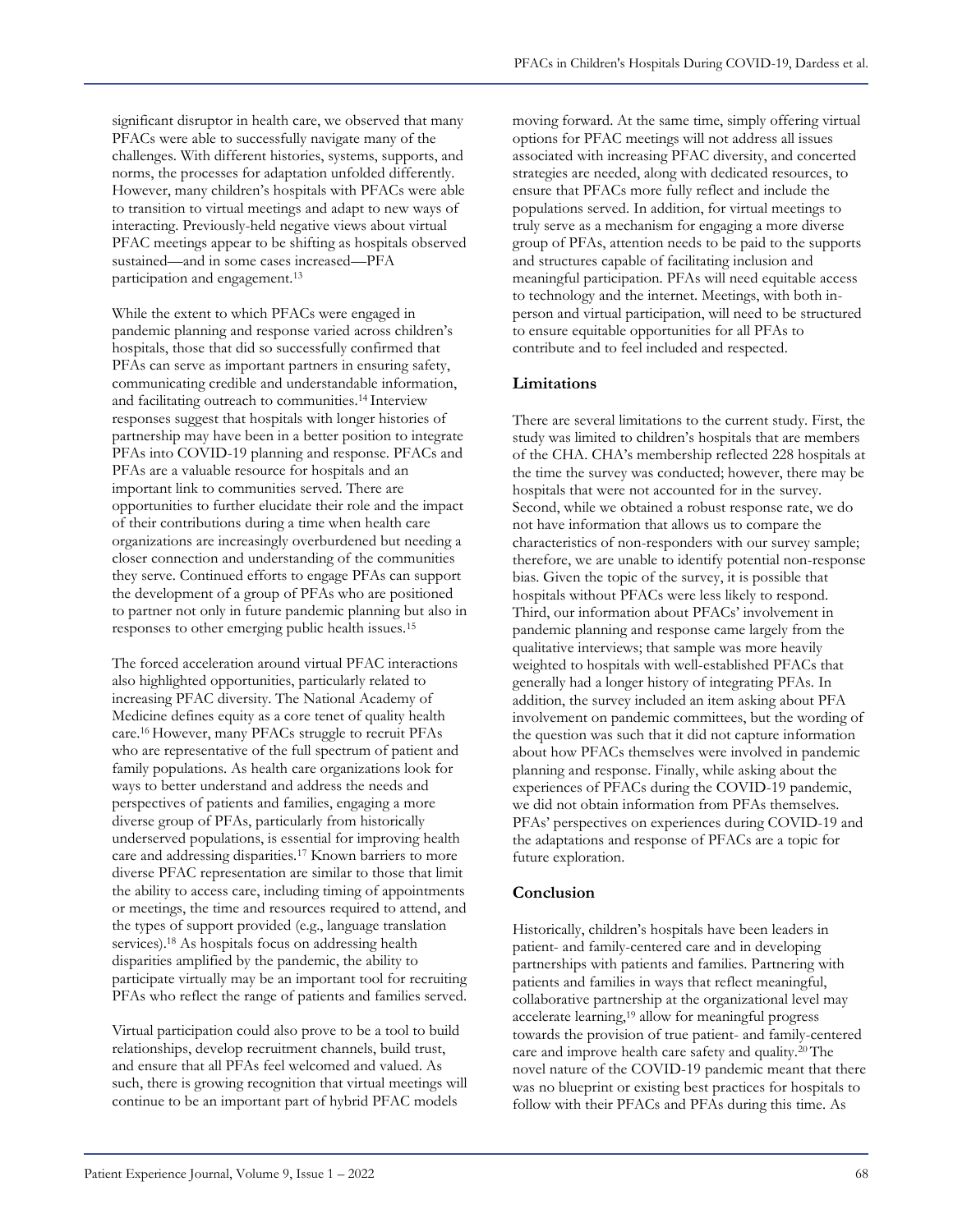children's hospitals continue to develop operational models for PFACs that navigate the realities of the COVID-19 pandemic, and as PFACs address challenges associated with DEI, children's hospitals are wellpositioned to be leaders in the field, contributing to the development of new approaches, lessons learned, and best practices moving forward.

## **References**

- 1. Minniti M, Abraham M. Essential allies—patient, resident, and family advisors: a guide for staff liaisons. Published 2013.
- 2. Haycock C, Wahl C. Achieving patient and family engagement through the implementation and evolution of advisory councils across a large health care system. Nurs Adm Q. 2013;37(3):242-6.
- 3. Wynn J. The transforming power of patient advisors. NC Med J. 2015;76(3):171-3.
- 4. Tuller D. Gaining family input at a children's medical center. Health Aff. 2021;40(5): 698-701.
- 5. Chadwick S, Miller D. The impact of patient and family advisory councils in one hospital system. Pediatr Nurs. 2019;45(1):42-46.
- 6. Cunningham R, Walton MK. Partnering with patients to improve care: The value of patient and family advisory councils. J Nurs Admin. 2016;46(11):549- 551.
- 7. Wayman K. Creating and sustaining effective hospital family advisory councils: findings from the California patient and family centered care network of pediatric hospitals.

https://www.lpfch.org/sites/default/files/field/publi cations/creating\_and\_sustaining\_effective\_hospital\_f amily\_advisory\_councils.pdf. Published September 2015. Accessed November 10, 2021.

- 8. Jones K, Potter T. A toolkit to improve diversity in patient and family advisory councils: a new method to advance health equity. Creat Nurs. 2019;25(2):176- 181.
- 9. Jones K. Diverse voices matter: improving diversity in patient and family advisory councils. https://www.ipfcc.org/resources/Diverse-Voices-Matter.pdf. Published 2018. Accessed November 10, 2021.
- 10. Sharma A, Willard-Grace R, Willis A, et al. "How can we talk about patient-centered care without patients at the table?" Lessons learned from patient advisory councils. J Am Board Fam Med. 2016;29(6):775-84.
- 11. Strategically advancing patient and family advisory councils in New York state hospitals. https://www.ipfcc.org/bestpractices/NYSHF\_2018\_

PFAC\_Online\_v3.pdf. Published June 2018. Accessed November 10, 2021.

- 12. Patton MQ. Qualitative research and evaluation methods. 3rd edition. Thousand Oaks, CA: Sage Publications, Inc.; 2002.
- 13. Chadwick S, Miller D, Taff K, Montalbano A. TeleBoard: the move to a virtual family advisory board. Pat Exp J. 2020;7(2):83-6.
- 14. Colimore SLC, Allen L, Lawrence Z, et al. Johns Hopkins Medicine responds to COVID-19: adjusting patient- family- and staff-centered care. Pat Exp J. 2020;7(2):118-24.
- 15. Patient- and family-centered care and partnerships with patients and families during COVID. https://www.ipfcc.org/bestpractices/covid-19/Partnerships\_with\_Patients\_and\_Families\_During \_COVID.pdf. Published February 2021. Accessed November 10, 2021.
- 16. Baker A. Crossing the quality chasm: a new health system for the 21st century. BMJ. 2001;323(7322):1192.
- 17. Richard J, Azar R, Doucet S, Luke A. Pediatric patient and family advisory councils: a guide to their development and ongoing implementation. J Patient Exp. 2020;7(6):1476-81.
- 18. Sharma A, Huang B, Knox M, Willard-Grace R, Potter M. Patient engagement in community health center leadership: how does it happen? J Comm Health. 2018; 43(6):1069-74.
- 19. Britto MT, Anderson JM, Kent WM, et al. Cincinnati Children's Hospital Medical Center: transforming care for children and families. Jt Comm J Qual. 2006;32(10):541-8.
- 20. Carman K, Dardess P, Maurer M, et al. Patient and family engagement: a framework for understanding the elements and developing interventions and policies. Health Aff. 2013; 32(2):223-231.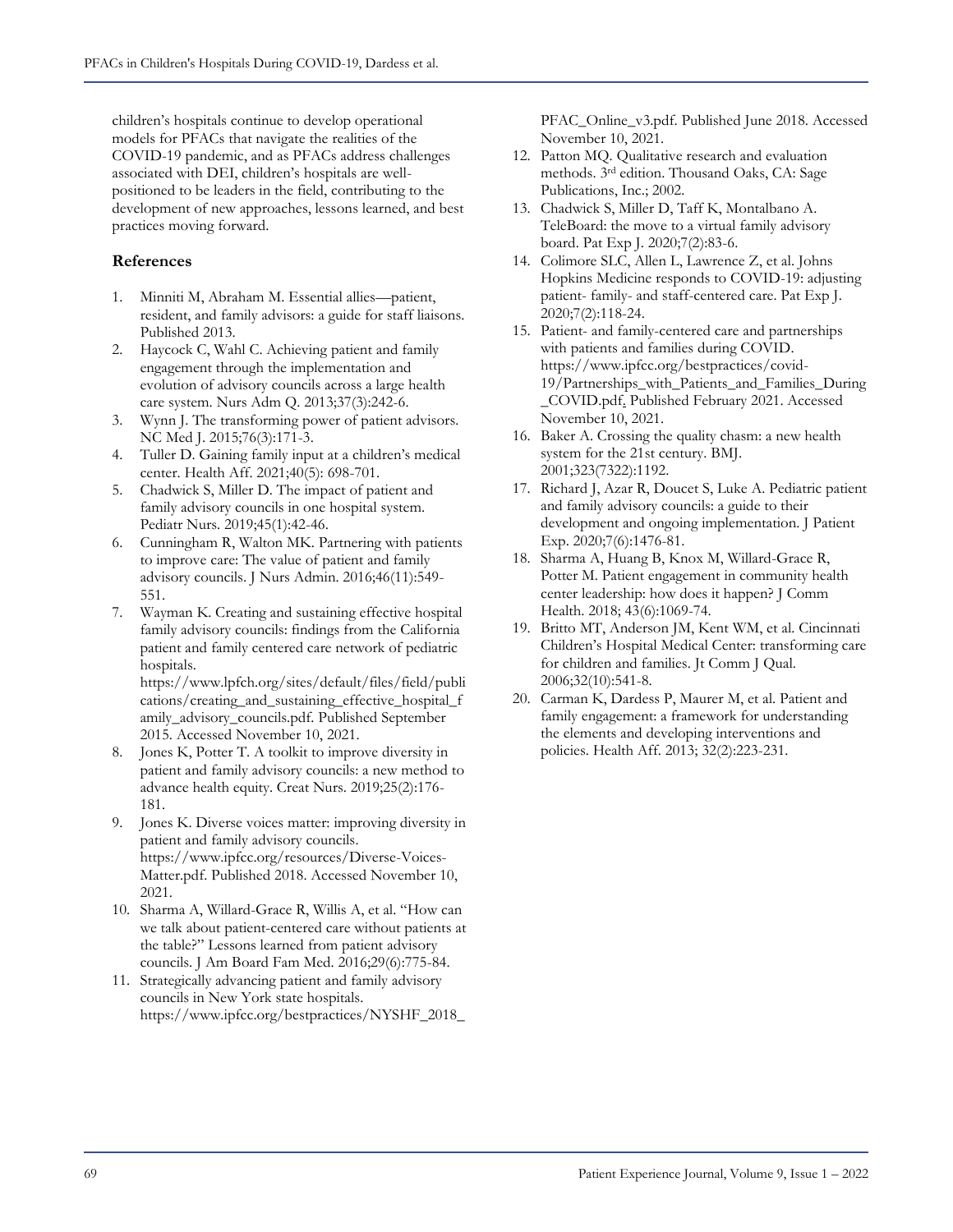| Theme                                                                                                                                              | Quote(s)                                                                                                                                                                                                                                                                                                                                                                                    |
|----------------------------------------------------------------------------------------------------------------------------------------------------|---------------------------------------------------------------------------------------------------------------------------------------------------------------------------------------------------------------------------------------------------------------------------------------------------------------------------------------------------------------------------------------------|
| Theme 1: COVID-19 temporarily<br>disrupted PFAC operations for many<br>hospitals, forcing rapid adaptations.                                       | We held our March [2020] meeting and then everything just kind of shut<br>down. Suddenly hospital policies were changing what felt like hourly, it<br>wasn't even daily. [The PFAC] did meet in June [2020] for a<br>virtual recognition of everyone's hard work, a few updates. Then we<br>always do a hiatus in the summer. In September [2020] we pivoted fully to<br>the virtual model. |
|                                                                                                                                                    | Some of our councils probably only missed one month. Out of the 14<br>councils, at least ten of them started meeting after about three or four<br>months. Only two of our 14 councils ended up not meeting. [Those<br>councils] have now regrouped and are now meeting. It took a little while for<br>everybody to get on board.                                                            |
|                                                                                                                                                    | Maybe we should've already had a process developed on how to transition<br>in-person to a virtual setting. We had to think on our feet very quickly,<br>within a month or two, to decide how we were going to provide support<br>and access to all our PFACs.                                                                                                                               |
| Theme 2: Preparation of PFAs helped<br>support participation in virtual PFAC<br>meetings.                                                          | We developed a virtual toolkit for all of the PFACs to use, and that helped<br>them understand how to conduct meetings in a virtual environment. From<br>there we went and talked to each of the PFACs to seehow much help<br>they may have needed from us. And wemade sure that everybody had the<br>support they needed.                                                                  |
|                                                                                                                                                    | We used family advisors that were savvy with technology [to help]. The first<br>meeting, I had one advisor [who] did a whole tutorial showing [PFAs] how<br>to navigate virtually.                                                                                                                                                                                                          |
| Theme 3: There were demonstrable<br>benefits associated with virtual PFAC<br>meetings.                                                             | We actually have significantly better parental participation with the virtual<br>format. I think for parents, it's just plain easier, because we're in a rural<br>setting. You don't have to travel, you don't have to find parking, you don't<br>have to find childcare, you don't have to do any of those things.                                                                         |
|                                                                                                                                                    | We found that we had actually a much higher participation rate via Zoom.<br>Our hospital is in [urban area] and parents have to come in, get sitters for<br>some of their kids, parking. It was a bigger commitment of time. It's so<br>much easier now.                                                                                                                                    |
|                                                                                                                                                    | It [virtual participation] has broadened our ability to bring diverse<br>geography. Now we have members who live three, four, or five hours away<br>who are able to participate, where they couldn't before when we were<br>having in-person meetings.                                                                                                                                      |
| Theme 4: As they plan for the future,<br>hospitals are exploring hybrid models<br>that include the flexibility of virtual<br>PFAC meeting options. | What I would like is that there will always be a virtual option. My proposal<br>will be three meetings in-person and seven via Zoom. What I would love is<br>to have our January meeting in-person, our June meeting in-person. Then<br>we break in July. We do subcommittees, any kind of catch-up work, August<br>comes, and then we have our December year-end meeting in-person.        |
|                                                                                                                                                    | When we give flexibility and allow for some sort of virtual participation, a<br>lot of times people can balance it and be where they're needed—maybe at<br>work or at home—but also participating actively as a PFA.                                                                                                                                                                        |

**Appendix 1. Themes and Quotes from Qualitative Interviews**